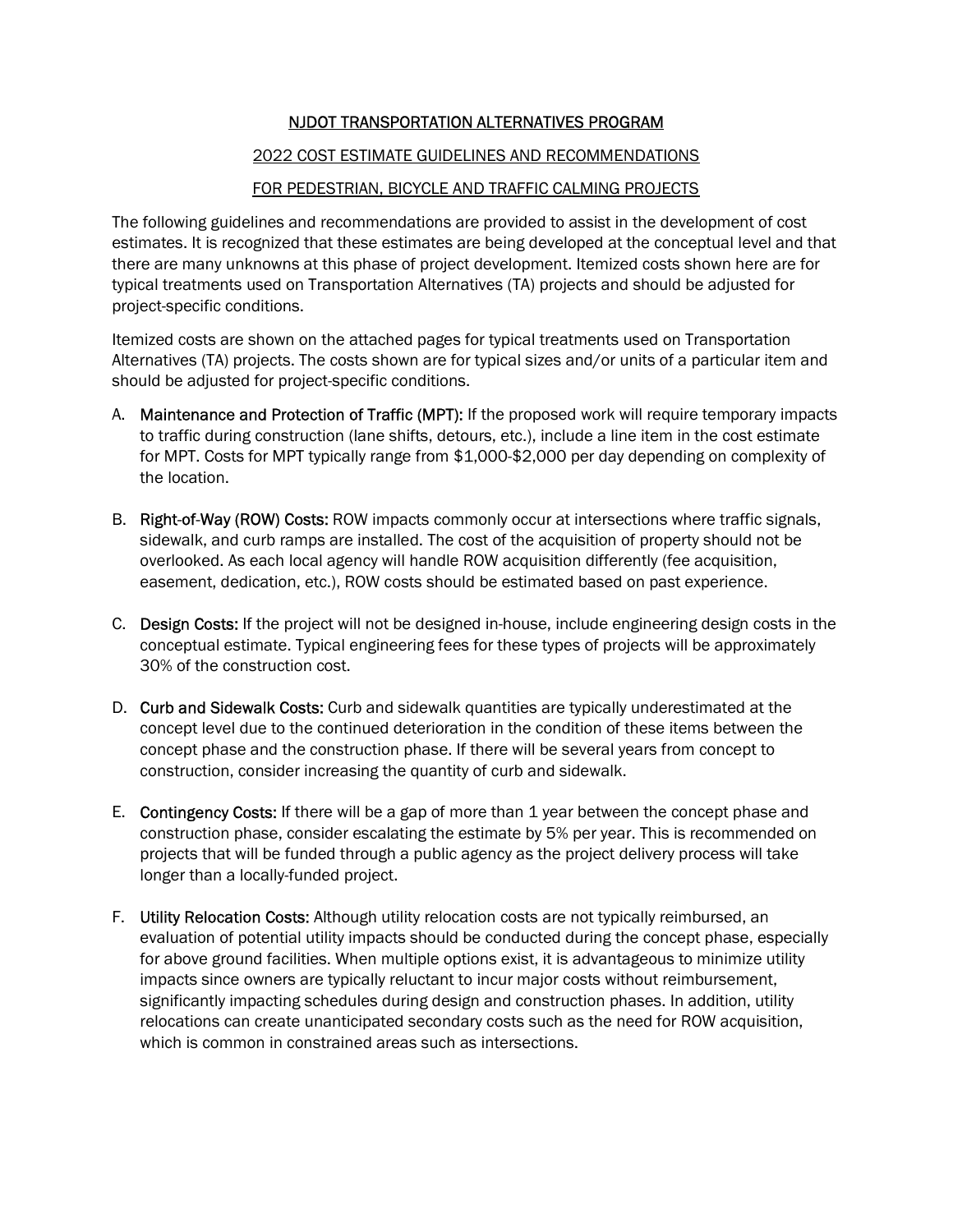| <b>Transportation Alternatives</b><br><b>Design Treatment Typical Costs (2022)</b> |                                     | <b>Installed Cost</b>                  |                                           |
|------------------------------------------------------------------------------------|-------------------------------------|----------------------------------------|-------------------------------------------|
| <b>Type of Treatment</b>                                                           | <b>Typical</b><br><b>Size</b>       | <b>Unit Cost</b><br>(Labor + Material) | <b>Product Cost</b><br>(Labor + Material) |
| Designing for Pedestrians - Signs and Stripes/ Pavement Markings                   |                                     |                                        |                                           |
| <b>Pavement Markings - Words or Symbols</b><br>("School XING", "ONLY" or 2 arrows) |                                     |                                        |                                           |
| Material = Paint                                                                   | <b>20 SF</b>                        | \$7.00/SF                              | \$140                                     |
| Material = Long life, thermoplastic                                                | <b>20 SF</b>                        | \$12.50 / SF                           | \$250                                     |
| <b>Crosswalks</b>                                                                  |                                     |                                        |                                           |
| Standard style - Paint<br>(Two Lines Crosswalk, 40' long)                          | <b>80 LF</b>                        | \$3.50 / LF                            | \$280                                     |
| Continental style<br>(10' wide, 40' long, 1' lines every 2')                       |                                     |                                        |                                           |
| Material = Paint                                                                   | <b>225 LF</b>                       | \$3.50 / LF                            | \$800                                     |
| Material = Long life, thermoplastic                                                | <b>225 LF</b>                       | \$6.50/SF                              | \$1,475                                   |
| <b>Imprinted Crosswalks</b><br>(10' wide, 40' long)                                | <b>400 SF</b><br>(44 SY)            | \$225/SY                               | \$9,900                                   |
| <b>Signs</b>                                                                       |                                     |                                        |                                           |
| Regulatory and Warning Signs (ex.<br>"Stop for Pedestrian", "End School Zone")     | 3 SF - 9 SF<br>(18"x24" to 36"x36") | \$50.00/SF                             | \$150 - \$450                             |
| Driver Speed Feedback Sign - Portable<br>(also called a Radar Speed Sign)          | Each<br>$(2' \times 3')$            | \$7,000                                | \$7,000                                   |
| Driver Speed Feedback Signs - Fixed on pole<br>(also called a Radar Speed Sign)    | Each<br>(2' x 3')                   | \$5,500                                | \$5,500                                   |
| Portable Solar Powered Traffic Speed Trailer                                       | Each<br>(trailer)                   | \$15,000                               | \$15,000                                  |
| Dynamic Message Sign - portable<br>(Multiple Lines of Text)                        | Each<br>$(4' \times 8')$            | \$19,000                               | \$19,000                                  |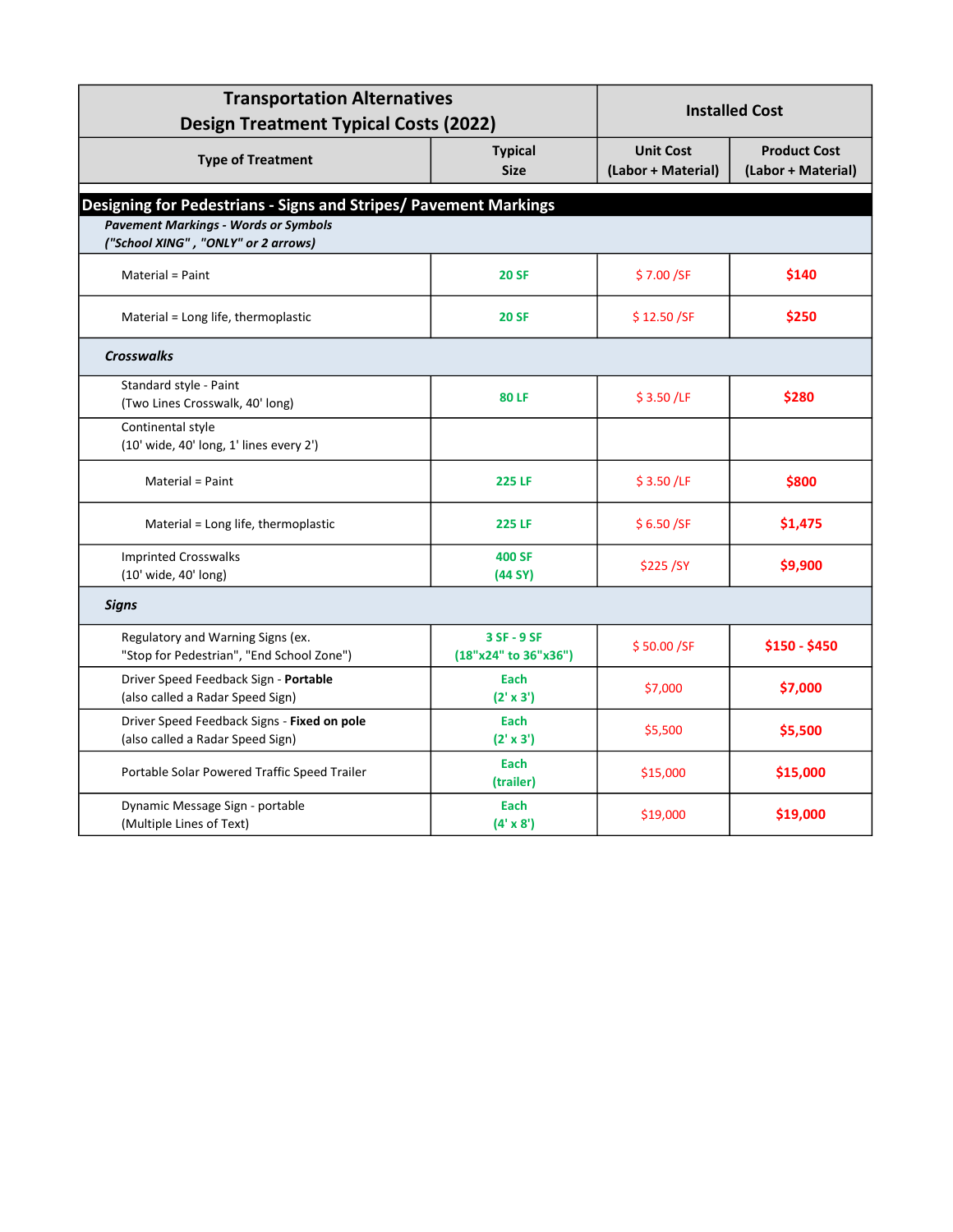| <b>Transportation Alternatives</b><br><b>Design Treatment Typical Costs (2022)</b>    |                                                                                                                                 | <b>Installed Cost</b>                  |                                           |  |
|---------------------------------------------------------------------------------------|---------------------------------------------------------------------------------------------------------------------------------|----------------------------------------|-------------------------------------------|--|
| <b>Type of Treatment</b>                                                              | <b>Typical</b><br><b>Size</b>                                                                                                   | <b>Unit Cost</b><br>(Labor + Material) | <b>Product Cost</b><br>(Labor + Material) |  |
| <b>Designing for Pedestrians - Intersections</b>                                      |                                                                                                                                 |                                        |                                           |  |
| <b>Traffic Signals</b>                                                                |                                                                                                                                 |                                        |                                           |  |
| Addition of Pedestrian Signal Heads and Push Buttons<br>to an Existing Traffic Signal | 1 intersection (8 signal<br>heads and 8 push buttons)                                                                           | \$30,000                               | \$30,000                                  |  |
| New Traffic Signal with<br>Countdown Pedestrian Signal Heads                          | <b>Small intersection</b>                                                                                                       | \$250,000                              | \$250,000                                 |  |
| New Traffic Signal with<br>Countdown Pedestrian Signal Heads                          | <b>Large intersection</b>                                                                                                       | \$400,000                              | \$400,000                                 |  |
| <b>Pedestrian Activated Facilities</b>                                                |                                                                                                                                 |                                        |                                           |  |
| Flashing Beacon/Enhanced Warning Sign                                                 | 2 signs, one posted in each<br>direction                                                                                        | \$13,000                               | \$26,000                                  |  |
| Rectangular Rapid Flashing Beacon (RRFB)                                              | 2 signs, one on each Side of<br><b>Street</b>                                                                                   | \$10,000                               | \$20,000                                  |  |
| Pedestrian Crossing In-Roadway Illumination System                                    | <b>Equipment includes fixtures,</b><br>4 lamps/ lane for a 3 lane<br>crosswalk, controller, pole,<br>and push button activator. | \$50,000.00                            | \$50,000                                  |  |
| Pedestrian Hybrid Beacon<br>(HAWK Signal)                                             | 2 units, one on each side of<br>the road                                                                                        | \$150,000                              | \$150,000                                 |  |
| <b>Shorter Crossing Treatments &amp; Refuge Areas</b>                                 |                                                                                                                                 |                                        |                                           |  |
| Curb Extensions (simple -<br>no drainage modification required)                       | 6' wide, 20 feet long                                                                                                           | \$6,000                                | \$6,000                                   |  |
| Curb Extensions (complex -<br>assume drainage modifications required)                 | 6' wide, 20 feet long                                                                                                           | \$20,000                               | \$20,000                                  |  |
| Pedestrian refuge island                                                              | 6' wide and 10' long                                                                                                            | \$4,000                                | \$4,000                                   |  |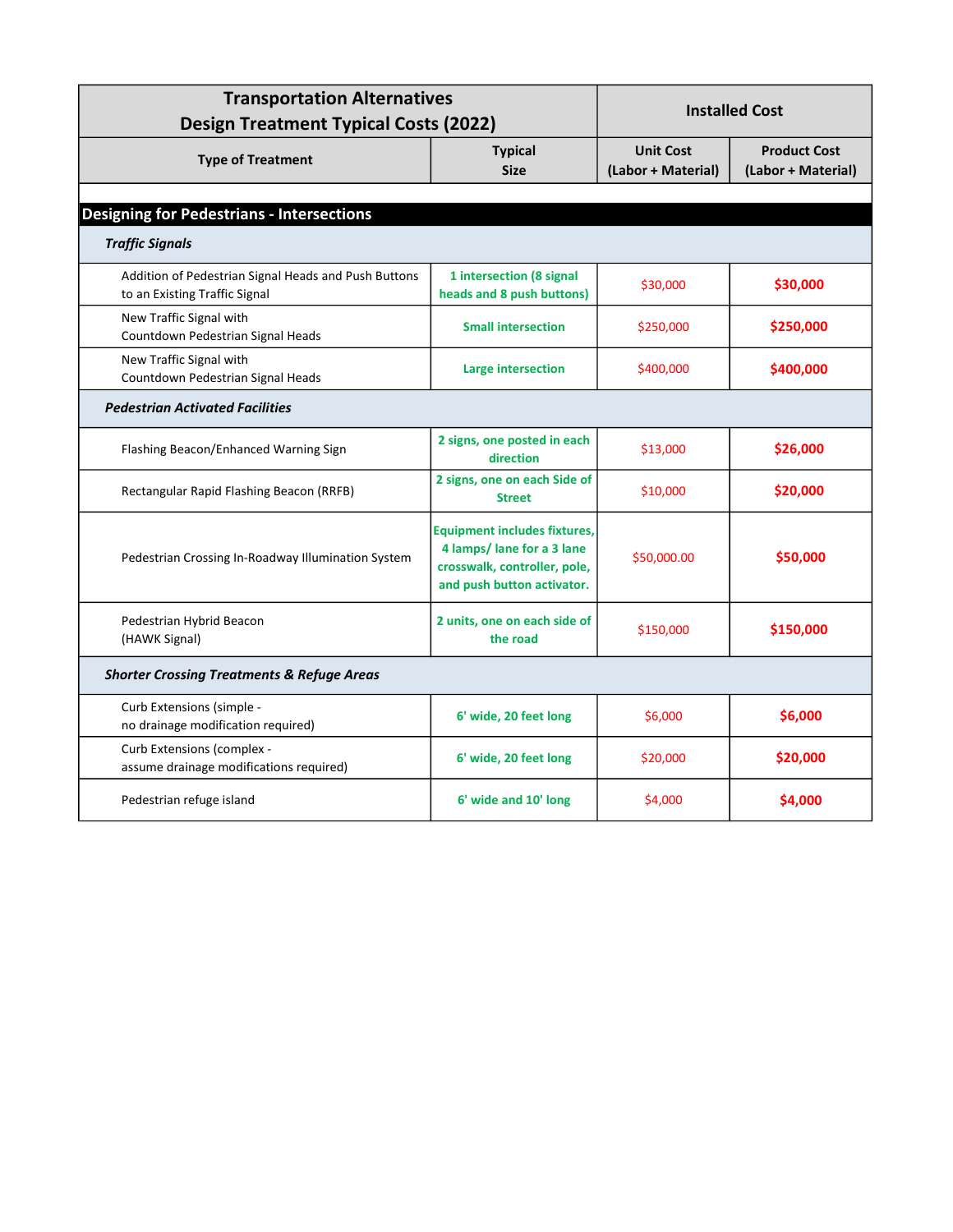| <b>Transportation Alternatives</b><br><b>Design Treatment Typical Costs (2022)</b> |                                                    | <b>Installed Cost</b>                  |                                           |  |
|------------------------------------------------------------------------------------|----------------------------------------------------|----------------------------------------|-------------------------------------------|--|
| <b>Type of Treatment</b>                                                           | <b>Typical</b><br><b>Size</b>                      | <b>Unit Cost</b><br>(Labor + Material) | <b>Product Cost</b><br>(Labor + Material) |  |
|                                                                                    |                                                    |                                        |                                           |  |
| <b>Designing for Pedestrians - Paths and Sidewalks</b>                             |                                                    |                                        |                                           |  |
| Paths - Shared Use Path (10' wide)                                                 |                                                    |                                        |                                           |  |
| Shared Use Path - Asphalt Surface w/ DGA base)                                     | 300 LF                                             | \$150/LF                               | \$45,000                                  |  |
| Shared Use Path - Crushed Stone Surface<br>(will have higher maintenance costs)    | 300 LF                                             | \$60/LF                                | \$18,000                                  |  |
| <b>Sidewalks &amp; Accessibility</b>                                               |                                                    |                                        |                                           |  |
| Sidewalks - Concrete (4" Thick, 5' wide)                                           | <b>100 LF</b>                                      | \$75/LF                                | \$7,500                                   |  |
| Detectable Warning Surface<br>(assumes curb ramp already in place)                 | Each (2'x4')                                       | \$325                                  | \$325                                     |  |
| Curb Ramps                                                                         | Each (new curb and<br>concrete -5" deep, 15' wide) | \$1,500                                | \$1,500                                   |  |
| Tinted Concrete Sidewalk, 4" Thick, 5' Wide                                        | <b>100 LF</b>                                      | \$130/LF                               | \$13,000                                  |  |
| Brick Sidewalk, 5' wide                                                            | <b>100 LF</b>                                      | \$90/LF                                | \$9,000                                   |  |
| <b>Bollards on sidewalk</b><br>(typical grouping of at least 4 bollards)           | 4 units (4' high, steel or<br>concrete)            | \$1,250 /unit                          | \$5,000                                   |  |
| Designing for Bicyclists - Roadway treatments and Amenities                        |                                                    |                                        |                                           |  |
| <b>Roadway Treatments</b>                                                          |                                                    |                                        |                                           |  |
| "Bicycle-safe" stormwater<br>drainage grates                                       | Each                                               | \$800                                  | \$800                                     |  |
| Video Detectors<br>(Installed in pairs) (2 Cameras + Processor)                    | <b>2 Detectors</b>                                 | \$20,000                               | \$20,000                                  |  |
| <b>Parking</b>                                                                     |                                                    |                                        |                                           |  |
| <b>Bicycle Racks</b><br>(parking for two bicycles)                                 | Each                                               | \$200-\$400                            | \$200 - \$400                             |  |
| Lockers<br>(each holds 2 bikes)                                                    | Each                                               | $$2,000 - $4,000$                      | \$2,000 - \$4,000                         |  |
| Shelter/Covered (Excluding Racks)<br>(each holds 8 - 12 bikes)                     | Each                                               | $$1,700 - $5,000$                      | \$1,700 - \$5,000                         |  |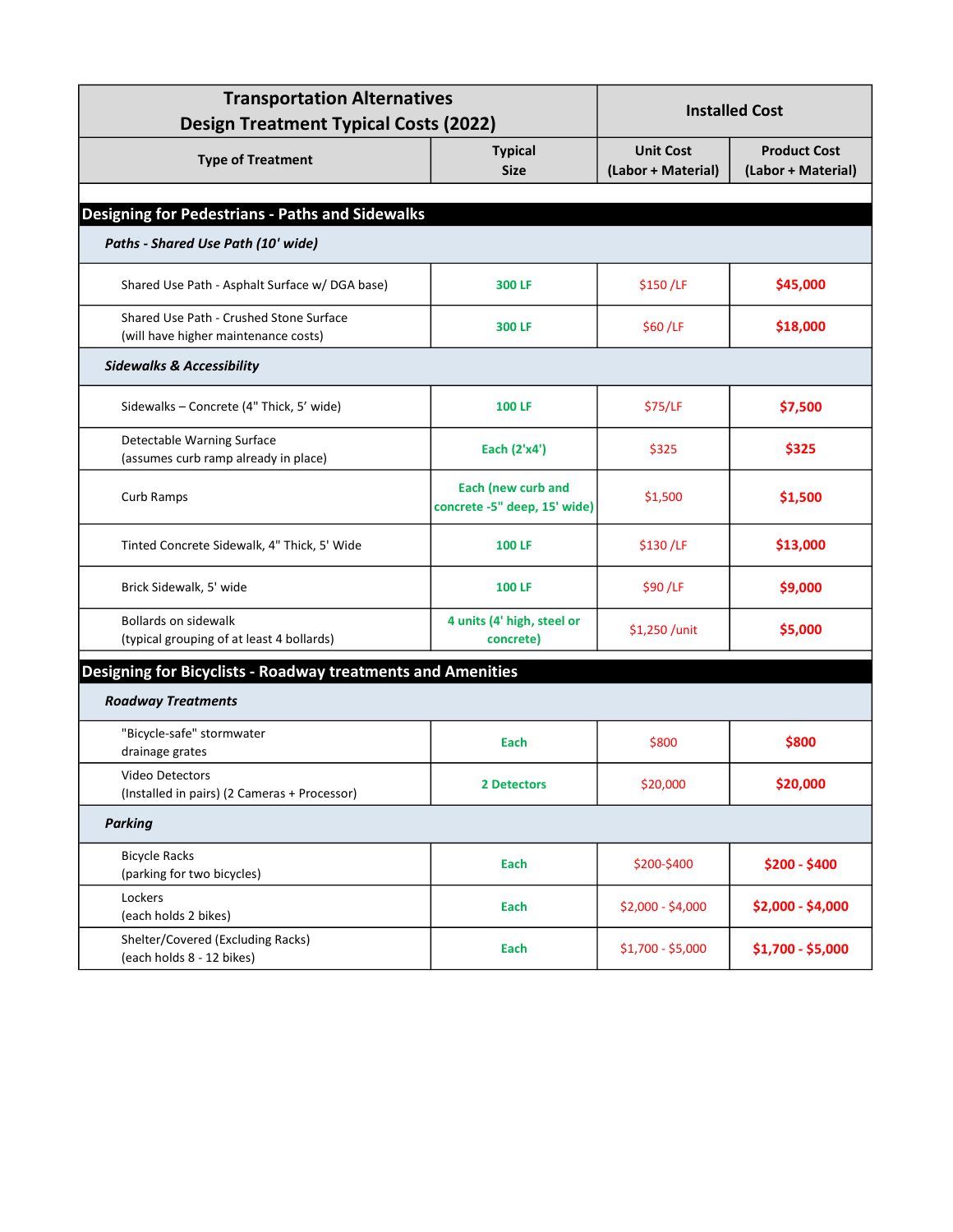| <b>Transportation Alternatives</b><br><b>Design Treatment Typical Costs (2022)</b> |                               | <b>Installed Cost</b>                  |                                           |
|------------------------------------------------------------------------------------|-------------------------------|----------------------------------------|-------------------------------------------|
| <b>Type of Treatment</b>                                                           | <b>Typical</b><br><b>Size</b> | <b>Unit Cost</b><br>(Labor + Material) | <b>Product Cost</b><br>(Labor + Material) |
| Designing for Bicyclists - Signs and Stripes/ Pavement Markings                    |                               |                                        |                                           |
| <b>Signs</b>                                                                       |                               |                                        |                                           |
| Share the Road Sign (Assembly)                                                     | Each (12 SF)                  | \$600                                  | \$600                                     |
| Bike Route (signing per mile)                                                      | 20 signs per mile             | \$150/Sign                             | \$3,000                                   |
| <b>Pavement Markings</b>                                                           |                               |                                        |                                           |
| Shared lane markings "Sharrows"                                                    | <b>Each (20 SF)</b>           | \$7/SF                                 | \$140                                     |
| <b>Bike Symbol</b><br>(Words or Arrows, assume thermoplastic)                      | <b>Each (10 SF)</b>           | \$7/SF                                 | \$70                                      |
| Bike lane striping (addition of 4" white thermoplastic<br>striping)                | 1 mile                        | \$2.50 /LF                             | \$13,200                                  |
| <b>Colored Bike Lane</b><br>(Green thermoplastic 4' wide and 50 'long)             | <b>200 SF</b>                 | \$12.50 /SF                            | \$2,500                                   |
| <b>Traffic Calming - Passive Measures</b>                                          |                               |                                        |                                           |
| <b>Passive Speed Control Measures</b>                                              |                               |                                        |                                           |
| <b>Streetscaping</b>                                                               |                               |                                        |                                           |
| Street trees                                                                       | Each                          | \$900                                  | \$900                                     |
| Pedestrian Scale Lighting<br>(12' tall, installed every 50')                       | Each                          | \$5,000                                | \$5,000                                   |
| Rumble Strips (Milled into Pavement)                                               | <b>100 LF</b>                 | \$10/LF                                | \$1,000                                   |
| <b>Rumble Strips</b><br>(Thermo on top of Pavement)                                | <b>100 LF</b>                 | \$15/LF                                | \$1,500                                   |